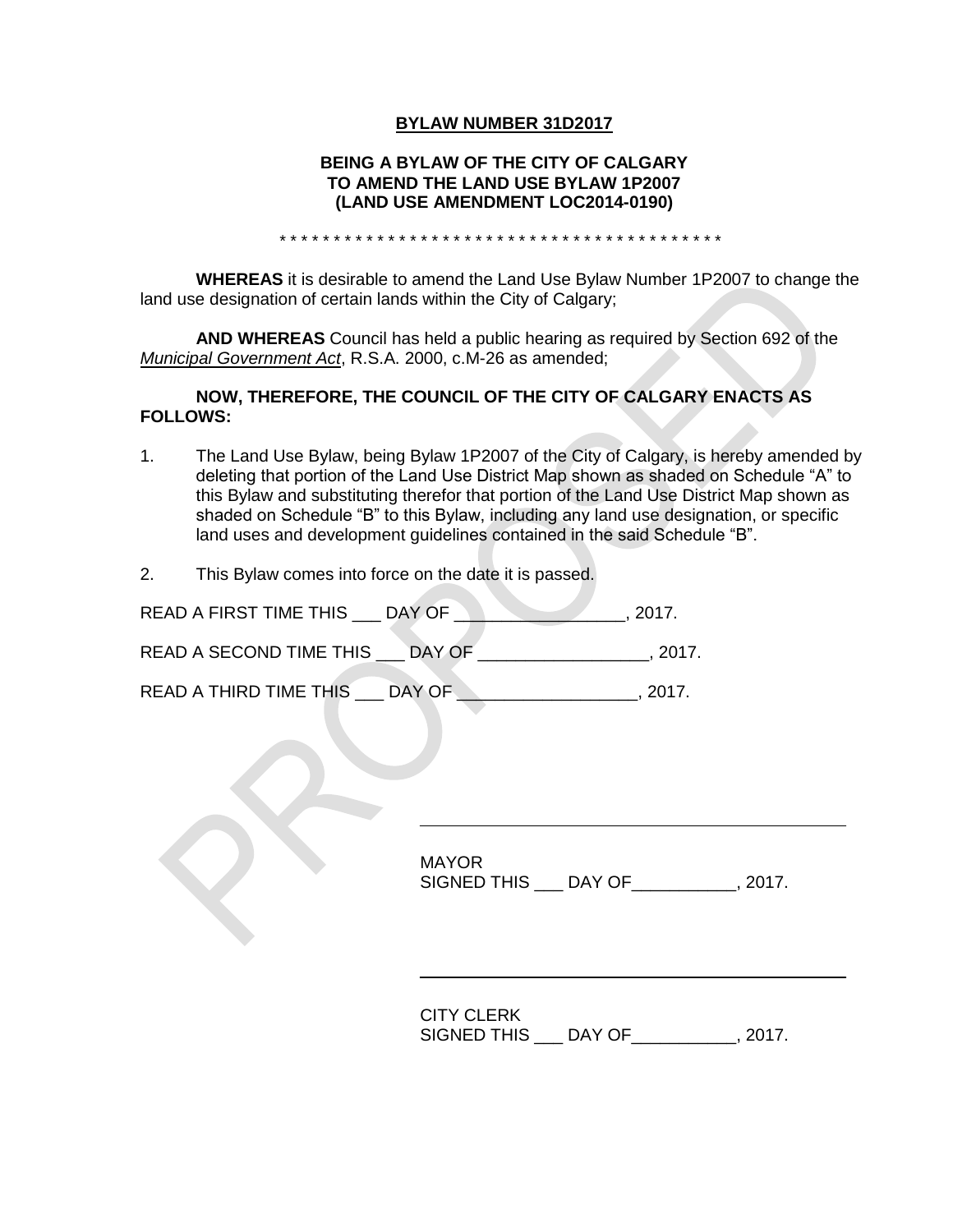## **AMENDMENT LOC2014-0190 BYLAW NUMBER 31D2017**

## **SCHEDULE A**

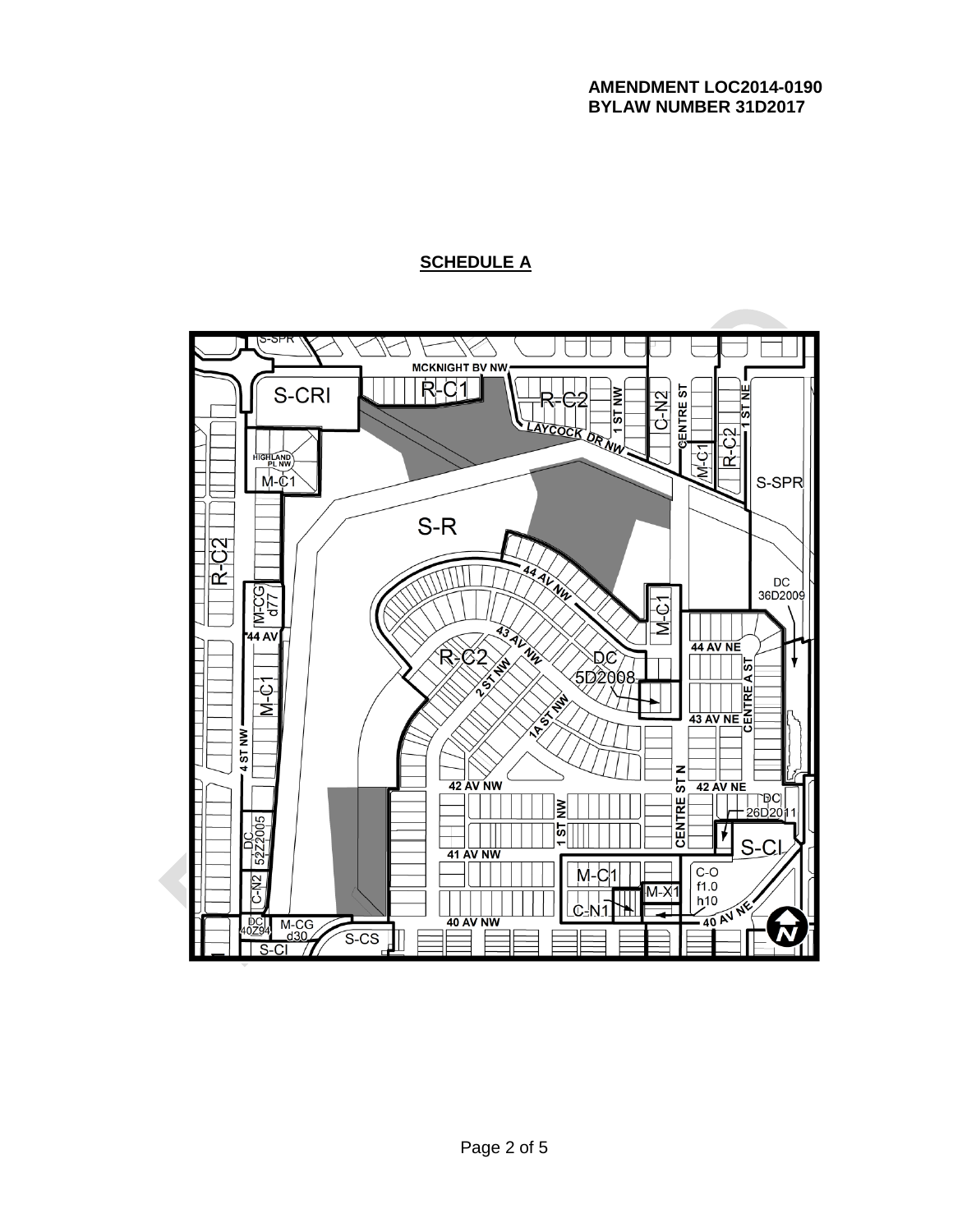### **AMENDMENT LOC2014-0190 BYLAW NUMBER 31D2017**

# **SCHEDULE B**



## **DC DIRECT CONTROL DISTRICT**

#### **Purpose**

- **1** This Direct Control is intended to:
	- (a) prescribe a *building* form that is *street* oriented;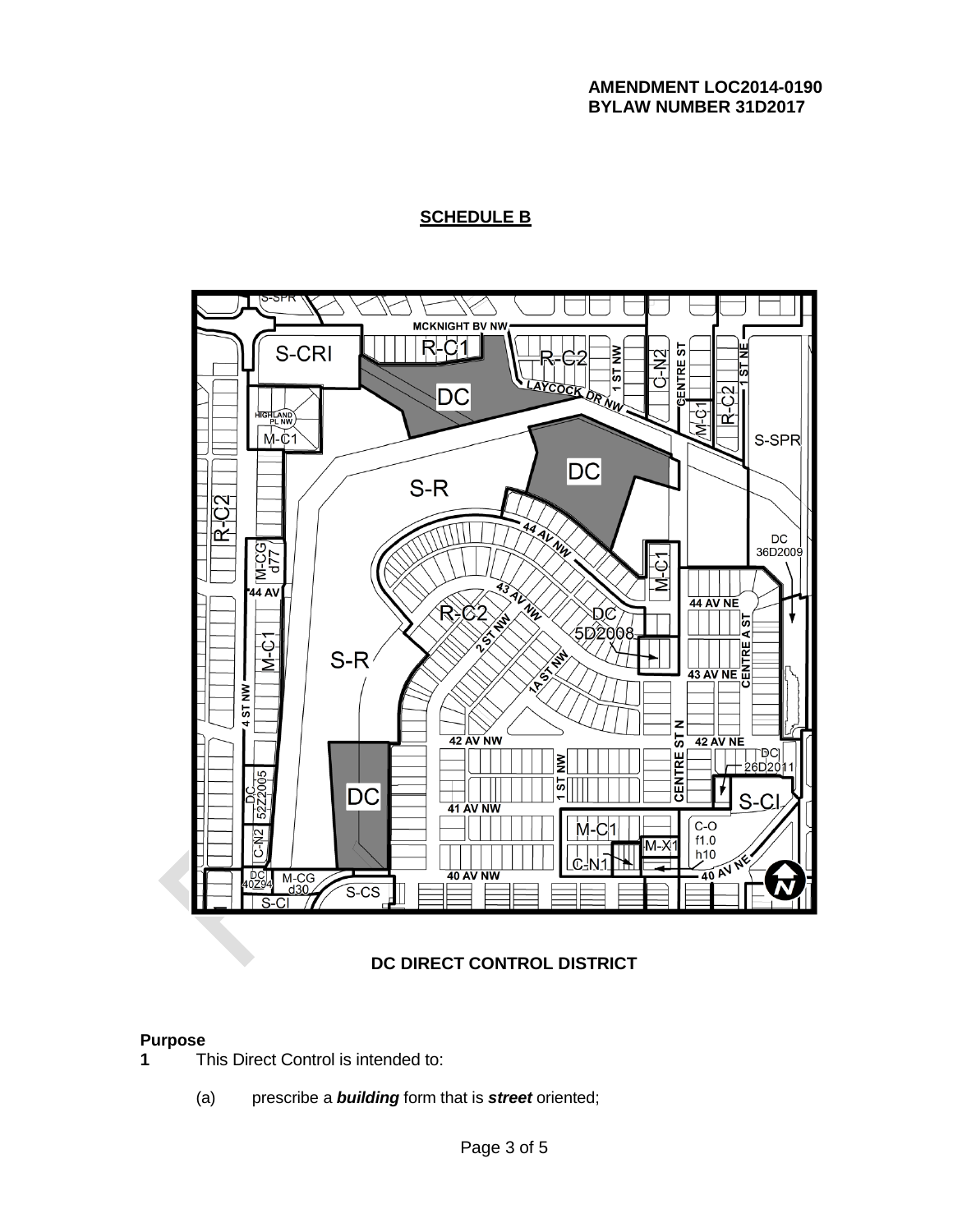- (b) allow for a limited range of support commercial *uses*;
- (c) impose *building height* and *setback area* restrictions that are sensitive to adjoining *low density residential districts*; and
- (d) provide medium *density* **Multi-Residential Development** with reduced *building height* and *building* mass to respect the *adjacent low density residential districts*.

### **Compliance with Bylaw 1P2007**

**2** Unless otherwise specified, the rules and provisions of Parts 1, 2, 3 and 4 of Bylaw 1P2007 apply to this Direct Control District.

### **Reference to Bylaw 1P2007**

**3** Within this Direct Control District, a reference to a section of Bylaw 1P2007 is deemed to be a reference to the section as amended from time to time.

### **Permitted Uses**

**4** The *permitted uses* of the Multi-Residential – High Density Low Rise (M-H1) District of Bylaw 1P2007 are the *permitted uses* in this Direct Control District.

#### **Discretionary Uses**

**5** The *discretionary uses* of the Multi-Residential – High Density Low Rise (M-H1) District of Bylaw 1P2007 are the *discretionary uses* in this Direct Control District.

## **Bylaw 1P2007 Rules**

**6** Unless otherwise specified, the rules of the Multi-Residential – High Density Low Rise (M-H1) District of Bylaw 1P2007 apply in this Direct Control District.

#### **Density**

- **7 (1)** The minimum *density* for *parcels* is 90.0 *units* per hectare.
	- **(2)** There is no maximum *density*.

### **Setback Area**

**8** The depth of all *setback areas* must be equal to the minimum *building setback* required in section 9.

## **Building Setbacks**

**9 (1)** Unless otherwise referenced in subsection (2), the minimum *building setback* from a *property line* shared with a *street* is 3.0 metres.